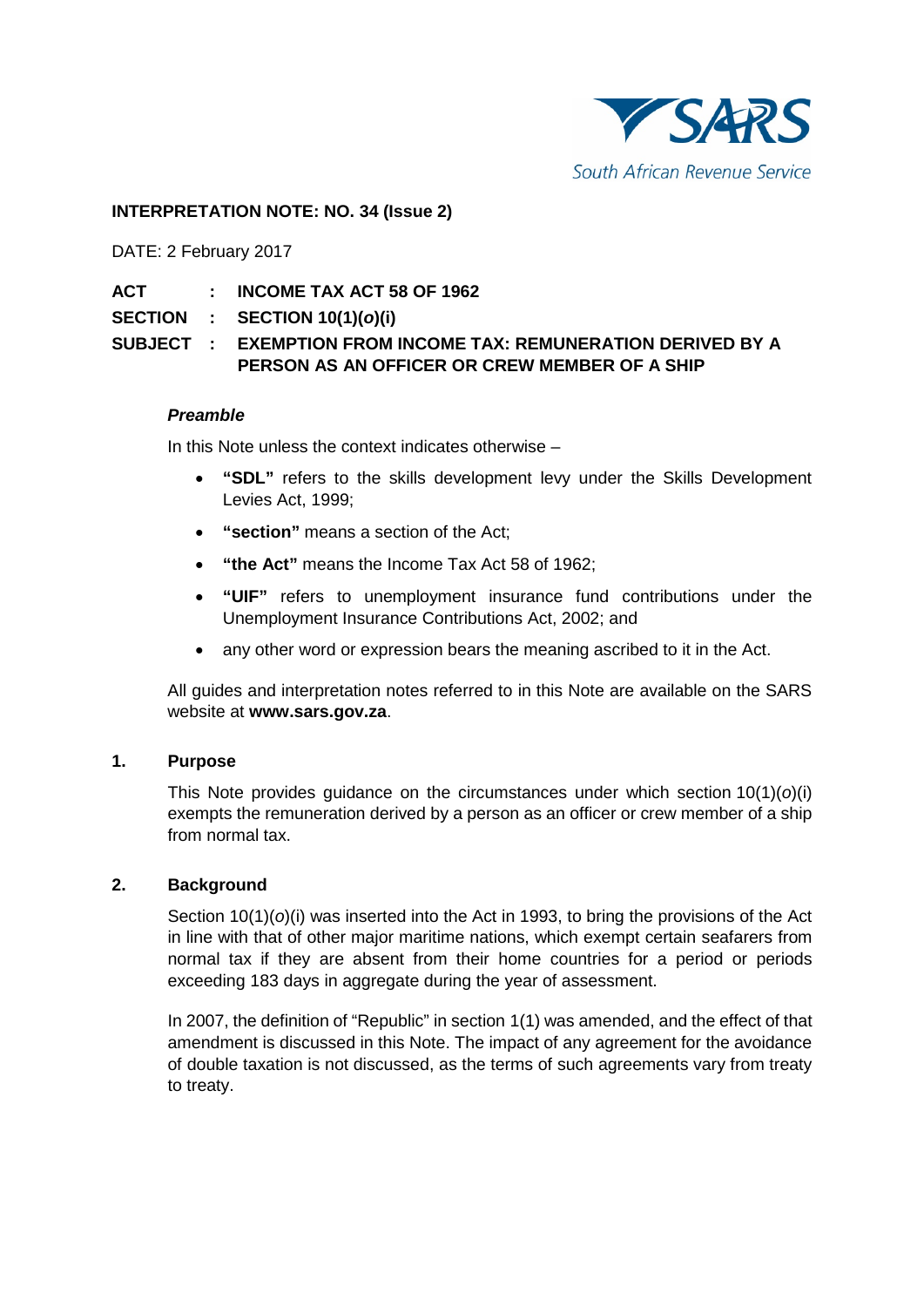## **3. The law**

The relevant provisions of the Act are quoted in **[Annexure](#page-8-0) A**. A table displaying the comparisons between section  $10(1)(o)(i)$  $10(1)(o)(i)$ ,  $10(1)(o)(i)$ <sup>1</sup> and  $10(1)(o)(ii)^2$  $10(1)(o)(ii)^2$  insofar as the application of an exemption from foreign employment services, is set out in **Annexure B**.

# **4. Section 10(1)(***o***)(i) analysis**

In order to qualify for the exemption, a taxpayer must –

- derive "remuneration" as defined in paragraph 1 of the Fourth Schedule;
- in respect of services rendered by way of employment;
- on a ship engaged in certain activities;
- outside the Republic; and
- during specified qualifying periods.

These requirements are analysed and interpreted below.

# **4.1 Remuneration**

Section 10(1)(*o*)(i) exempts any form of remuneration that is derived by a person as an officer or crew member of a ship. The remuneration that qualifies for exemption is wide, being any "remuneration"<sup>[3](#page-1-2)</sup> as defined in paragraph 1 of the Fourth Schedule.

The word "derived" is not defined in the Act. In *Port Elizabeth Municipality v Union Government (Minister of Railways and Harbours)*[4](#page-1-3) Innes CJ said the following regarding the use of the word "derived" in the Cape Municipal Ordinance, 10 of 1912:

"The expression 'from which revenue is derived' does not present much difficulty. In *Commissioner of Taxes v Kirk* (1900 AC 588) the question arose whether certain income was 'derived from lands of the Crown held under lease,' and in the judgment of the Privy Council it was remarked that 'their Lordships attach no special meaning to the word "derived" which they treat as synonymous with arising or accruing.' To fall within the language of the proviso the revenue must flow or accrue directly from the building. The income of a trading business is not derived from the shop in which it is carried on, but from the sales there transacted. If, however, a charge were made for storing goods in the shop, the revenue thus accruing would be derived from the building – for it would flow directly from its use."

(Emphasis added.)

In context, this means that there must be a causal connection between the remuneration received, and the person's role as an officer or crew member on the ship, in order for the exemption to apply. Any remuneration derived outside the Republic other than as an officer or crew member of a ship, does not qualify for exemption under this provision.

<span id="page-1-0"></span> $\overline{\phantom{a}}$ See Interpretation Note 16 (Issue 2) dated 2 February 2017 "Exemption from Income Tax: Remuneration Derived by a person as an Officer or Crew Member of a South African Ship" for a discussion on the operation of section 10(1)(*o*)(iA).

<span id="page-1-1"></span><sup>2</sup> See Interpretation Note 16 for a discussion on the operation of section 10(1)(*o*)(ii).

<span id="page-1-2"></span><sup>3</sup> See **Annexure A** for the definition of "remuneration".

<span id="page-1-3"></span><sup>4</sup> 1918 AD 237.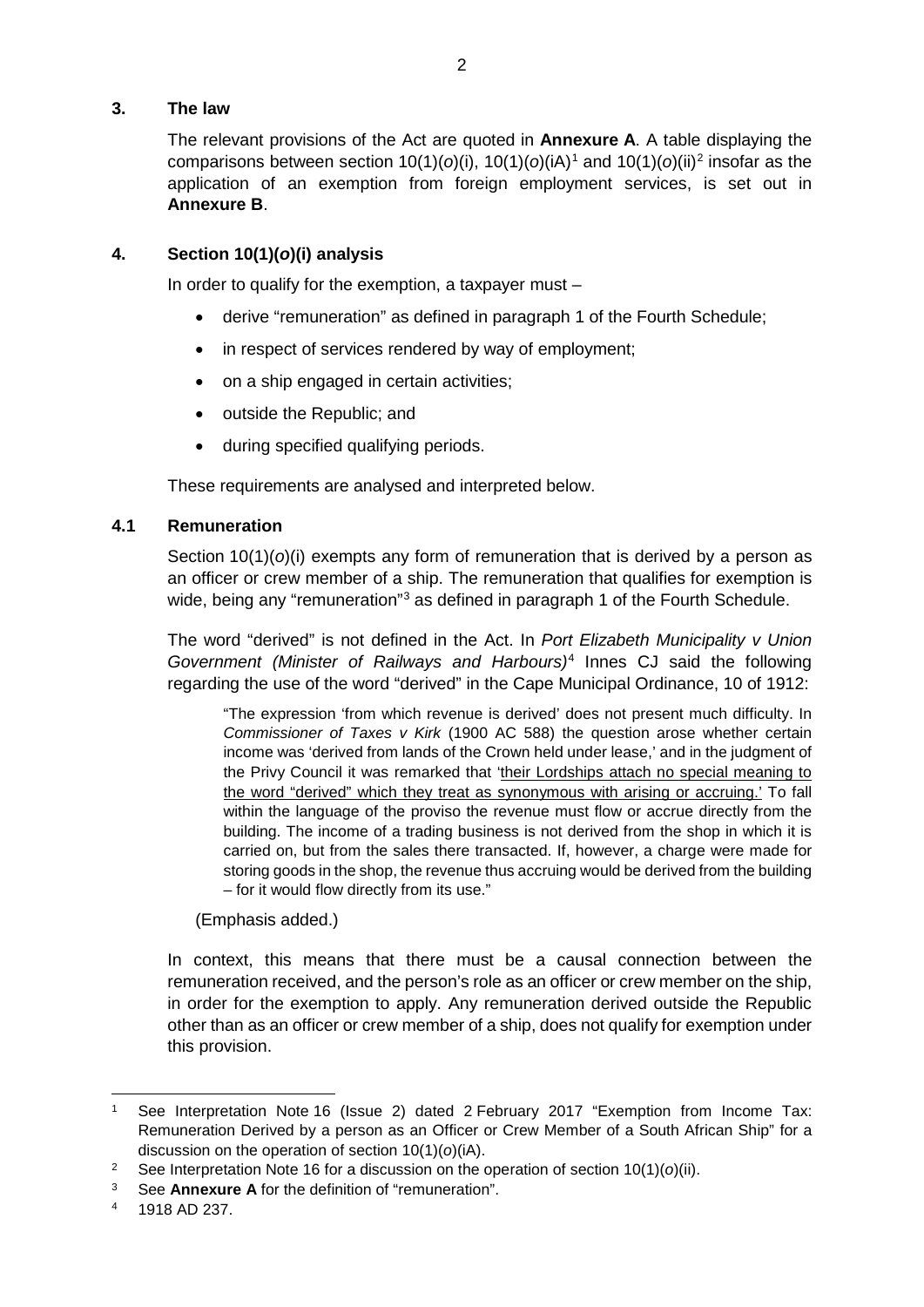The remuneration that is covered by the exemption relates only to remuneration derived by a person during a year of assessment, [5](#page-2-0) even though the officer or crew member may have started service outside the Republic before the year of assessment commenced or ended service outside the Republic after the year of assessment terminated.

# **4.2 Any person as an officer or crew member**

The exemption under section 10(1)(*o*)(i) applies to "any person" but practically can mean only individuals who are South African residents. Remuneration received by or accruing to a non-resident for services rendered outside the Republic is not from a South African source and therefore not subject to normal tax in South Africa.<sup>[6](#page-2-1)</sup>

The person must be an officer or crew member aboard the ship. Income earned by passengers or business persons (for example, owners of concessionary shops or restaurants on a cruise ship) whilst aboard the ship does not qualify for exemption under section 10(1)(*o*)(i).

Independent contractors do not earn "remuneration" as defined in the Fourth Schedule<sup>[7](#page-2-2)</sup> and do not qualify for the exemption. A person must therefore be an employee in order to qualify. A person cannot be an officer or crew member aboard a ship without also being an employee.<sup>[8](#page-2-3)</sup>

# **4.3 Qualifying ships**

## **4.3.1 Ships engaged in international transportation**

The exemption $9$  applies if the ship is engaged in the international transportation of passengers or goods for reward. "Reward" in this context means compensation received for the transportation of the passengers or goods on the ship. This refers to merchant ships such as cruise ships, passenger liners and cargo ships travelling in international waters (see **[4.4](#page-3-0)**).

The transportation must be for reward, otherwise the exemption will not apply. The requirement that the ship must be engaged in the business of transportation means that, for example, the transport of fish from the fishing ground to the port by a trawler will not constitute transportation "for reward" because the trawler is in the business of fishing and not transportation.

**.** 

<span id="page-2-0"></span>As defined in section 1(1).

<span id="page-2-1"></span> $6$  A "resident" as defined in section 1(1) is subject to tax on worldwide income in terms of the definition of "gross income" in section 1(1). Persons other than residents (non-residents) are subject to tax only on income from a South African source.

<span id="page-2-2"></span><sup>&</sup>lt;sup>7</sup> Amounts paid or payable to persons carrying on an independent trade are excluded from the definition of "remuneration" in paragraph 1 of the Fourth Schedule, under paragraph (ii) of the exclusions to that definition.

<span id="page-2-3"></span><sup>&</sup>lt;sup>8</sup> This position is confirmed by the provisions of the Merchant Shipping Act 57 of 1951. For more information on employees and independent contractors, see Interpretation Note 17 (Issue 3) dated 31 March 2010 "Employees' Tax: Independent Contractors".

<span id="page-2-4"></span><sup>9</sup> Under section 10(1)(*o*)(i)(*aa*).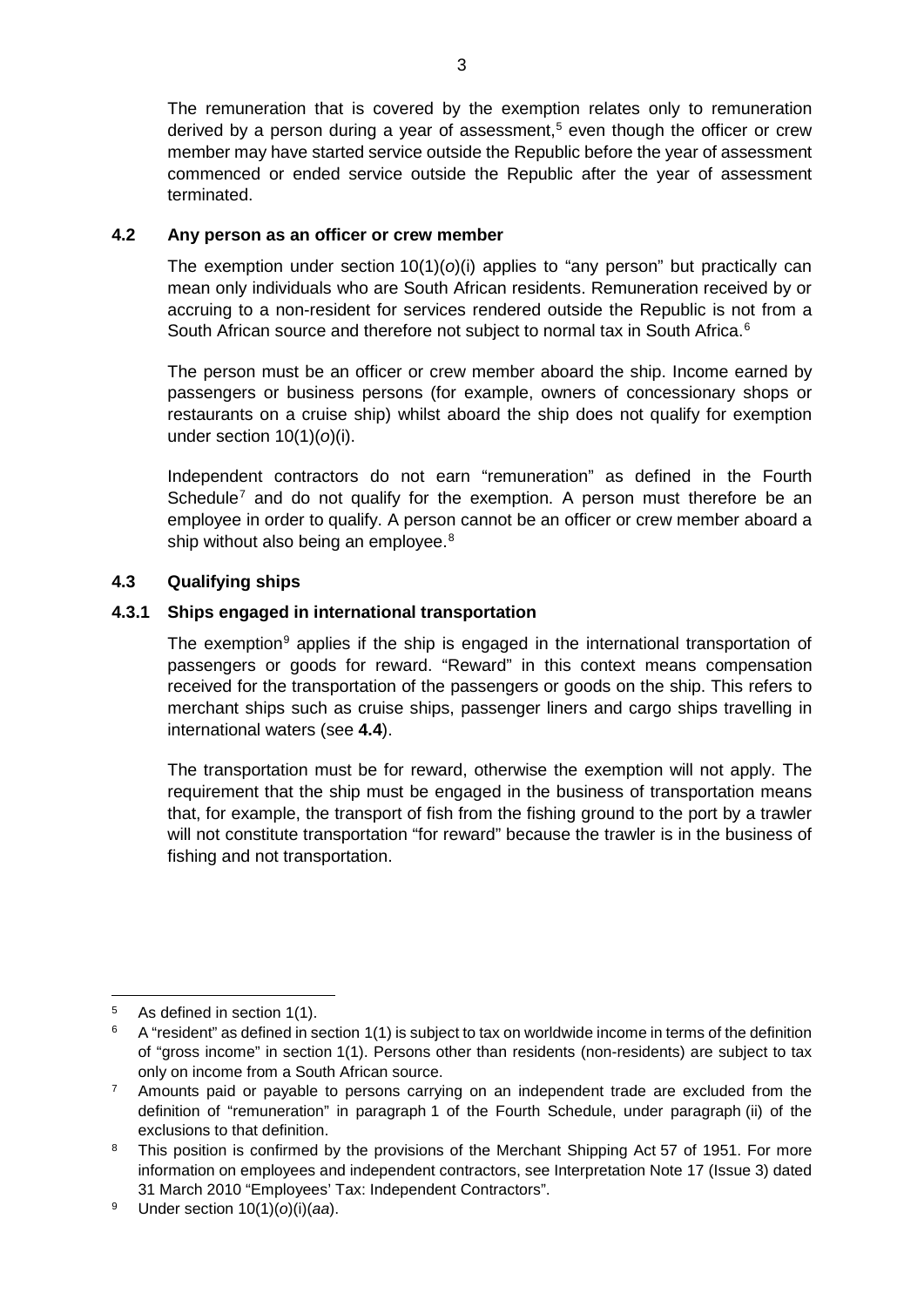# **4.3.2 Ships engaged in prospecting, exploration, mining or production**

The exemption<sup>[10](#page-3-1)</sup> also applies if the ship is engaged in the prospecting, exploration or mining (including surveys and other work of a similar nature) for any minerals (including natural oils) or the production of any minerals (including natural oils) from the seabed outside South Africa.

The exemption under section 10(1)(*o*)(i)(*bb*) applies to officers and crew members who are employed on a ship solely for purposes of the passage<sup>[11](#page-3-2)</sup> of such ship. The word "passage" in this context simply means the navigation of the ship in a continuous, speedy and efficient manner. The exemption will therefore not apply to officers or crew members involved in the prospecting, exploration, mining or production activities of the ship. Only the remuneration of those officers and crew members involved in navigating the ship may qualify for exemption.

Officers and crew members employed for purposes other than the navigation of a ship may still qualify for exemption of their earnings under section 10(1)(*o*)(ii), provided the relevant requirements of that section are met.<sup>[12](#page-3-3)</sup>

## **Example 1 – Aboard the ship for purpose of passage**

*Facts:*

Z works aboard a South African marine mining vessel which is involved in exploring for natural oils in the seabed under the high seas. As a geologist aboard the ship, Z is a crew member involved in the ship's mining activities. During the 2016 year of assessment, Z was outside the Republic for 185 full days.

## *Result:*

Despite Z being outside the Republic for more than 183 full days, the requirements of section 10(1)(*o*)(i)(*bb*) are not met: the exemption applies only in respect of officers or crew members employed *solely for purposes of the "passage" of the ship*. Z is not involved in the passage of the ship, but with the exploration activities of the ship.

Z may qualify for exemption under section 10(1)(*o*)(ii), provided that all of the requirements for that exemption have been met.

## <span id="page-3-0"></span>**4.4 Outside the Republic**

In order to qualify for exemption, the officer or crew member must be "outside the Republic". The "Republic" is defined in section 1(1). The definition encompasses the landmass of South Africa as well as its territorial waters,<sup>[13](#page-3-4)</sup> which is a belt of sea adjacent to the landmass but not exceeding 12 nautical miles (roughly 22,2 km) beyond the baselines $14$  of the country.

**<sup>.</sup>** <sup>10</sup> Under section 10(1)(*o*)(i)(*bb*).

<span id="page-3-2"></span><span id="page-3-1"></span><sup>&</sup>lt;sup>11</sup> As defined in section 1 of the Marine Traffic Act 2 of 1981.

<span id="page-3-3"></span><sup>&</sup>lt;sup>12</sup> See Interpretation Note 16 for more information.

<span id="page-3-4"></span><sup>&</sup>lt;sup>13</sup> Defined in section 4 of the Maritime Zones Act 15 of 1994 (MZA). This definition is aligned with what constitutes a State's territorial sea under international law, specifically Articles 2 and 3 of the United Nations Convention on the Law of the Sea (UNCLOS), signed by the Republic of South Africa on 5 December 1984 and ratified on 23 December 1997.

<span id="page-3-5"></span><sup>14</sup> Defined in section 2 of the MZA and Article 3 of UNCLOS.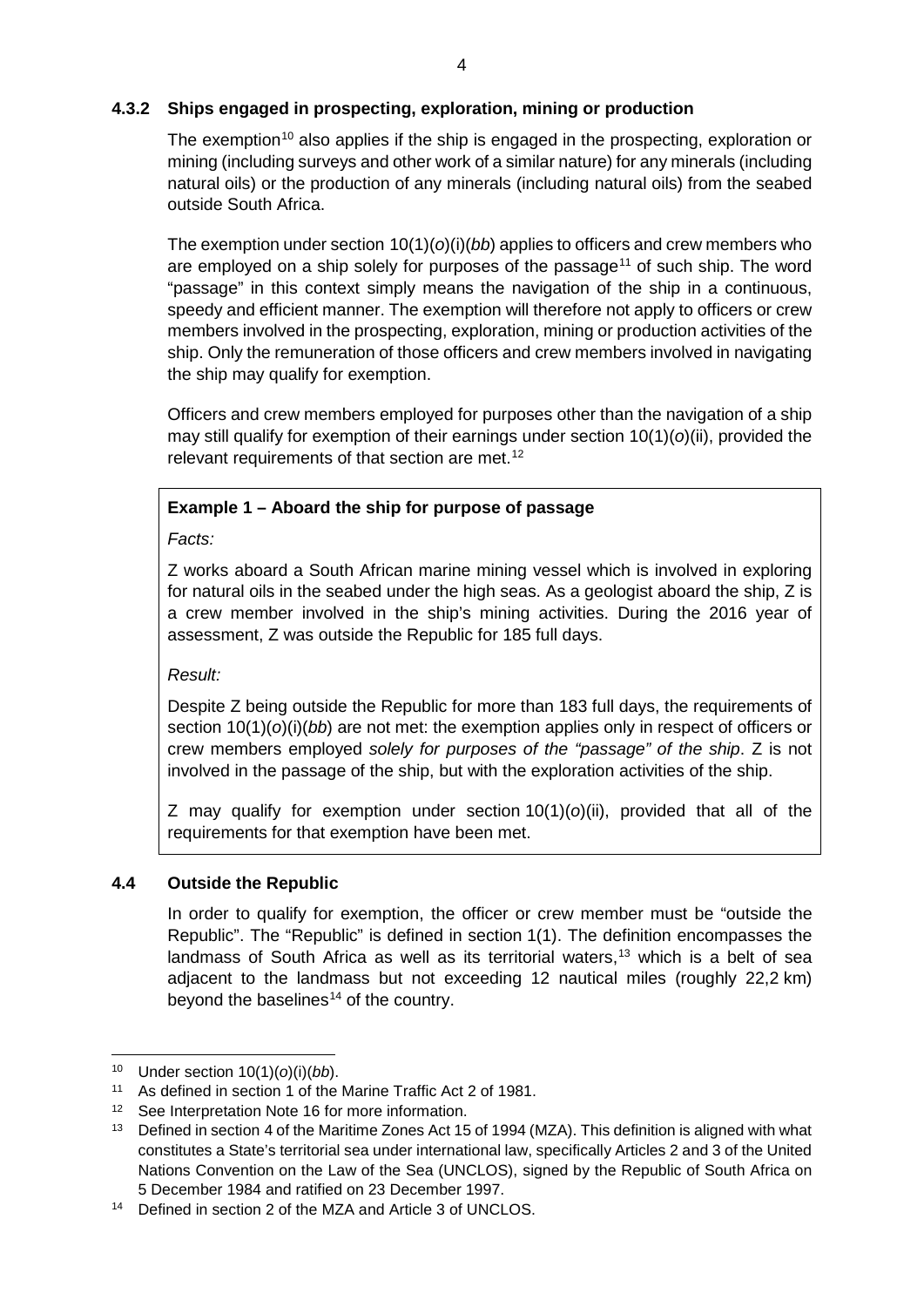In certain circumstances, the Republic may extend beyond the geographical limits of its landmass and territorial waters. The definition of the "Republic" specifically includes those areas beyond the territorial sea which have been designated under international or domestic law as areas where South Africa may exercise sovereign rights in respect of the exploration or exploitation of natural resources. This definition is aligned with domestic law<sup>[15](#page-4-0)</sup> and international law,<sup>[16](#page-4-1)</sup> which provide for South Africa's right to explore and exploit natural resources in the exclusive economic zone<sup>[17](#page-4-2)</sup> (EEZ) and on the continental shelf.[18](#page-4-3)

The EEZ extends to 200 nautical miles (roughly 370,6 km) from the baselines.[19](#page-4-4) The continental shelf extends to the outer edge of the continental margin, or 200 nautical miles from the baselines, whichever is the greater.<sup>[20](#page-4-5)</sup>

The effect of the extended meaning of the "Republic", as set out above, is that "outside the Republic" has differing meanings under items (*aa*) and (*bb*) of section 10(1)(*o*)(i).

### *Item (aa)*

Under item (*aa*), an officer or crew member aboard a ship transporting goods or passengers for reward, will be outside the Republic if that person is *outside the territorial waters* of South Africa. The extended definition of the "Republic" does not apply, because the ship is not involved in the exploration or exploitation of natural resources.

### **Example 2 – Outside the Republic**

#### *Facts:*

M, who is ordinarily resident in the Republic, is employed by XYZ Shipping, a cargo shipping company. The ship, on which M is an officer, is involved in the transportation of goods to the Far East for reward. M left the port of East London and South African territorial waters on 20 March 2015 on a trip to India and China, and arrived back in South African waters on 20 December 2015. M was paid a salary of R420 000 for services on the ship during that period.

 $\overline{\phantom{a}}$ <sup>15</sup> Section 7 of the MZA.

<span id="page-4-1"></span><span id="page-4-0"></span><sup>&</sup>lt;sup>16</sup> Section 233 of the Constitution of the Republic of South Africa, 1996 provides that a court must prefer an interpretation of domestic legislation that is consistent with international law over any alternative interpretation that is inconsistent with international law.

<span id="page-4-2"></span><sup>17</sup> Article 56(1)(a) of UNCLOS deals with a State's "exclusive economic zone" and provides that a coastal State has "*…sovereign rights for the purpose of exploring and exploiting…the natural resources, whether living or non-living, of the waters superadjacent to the seabed and of the seabed and its subsoil…*"

<span id="page-4-3"></span><sup>18</sup> Article 77(1) of UNCLOS provides that a "*…coastal State exercises over the continental shelf sovereign rights for the purpose of exploring it and exploiting its natural resources.*" In view of this provision, it is unnecessary to consider for purposes of this Note whether the continental shelf forms part of South Africa's territory under customary international law.

<span id="page-4-4"></span><sup>&</sup>lt;sup>19</sup> Section 7 of the MZA and Article 57 of UNCLOS.

<span id="page-4-5"></span><sup>20</sup> Section 8 of the MZA and Article 76(1) of UNCLOS.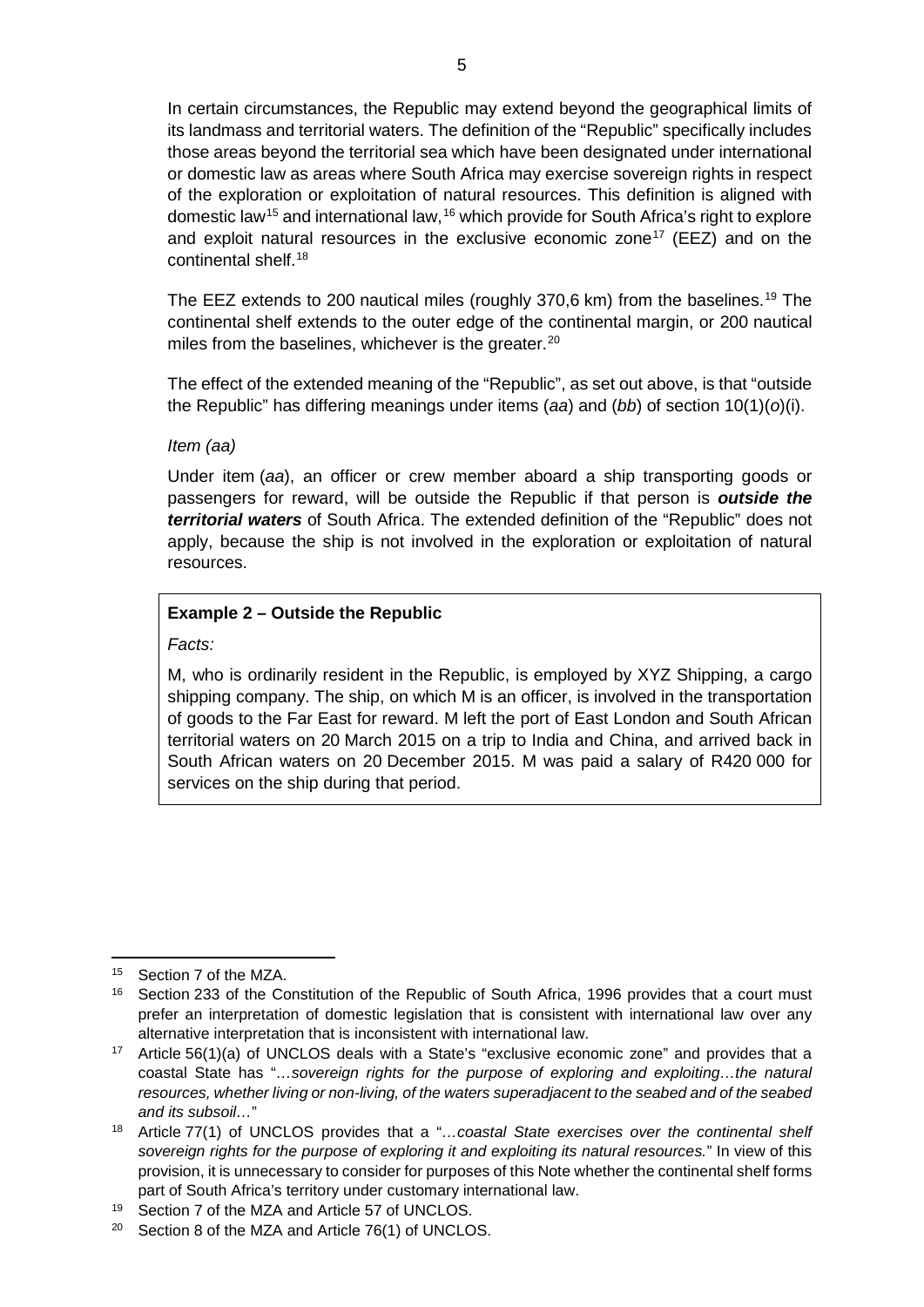### *Result:*

M is not liable for South African normal tax for the 2016 year of assessment on the R420 000 remuneration derived as an officer on the ship, as M was outside the territorial waters of South Africa for more than 183 full days in aggregate during the year of assessment (21 March 2015 to 19 December 2015 is 274 full days). M meets the requirements of section 10(1)(*o*)(i)(*aa*) and the remuneration derived is therefore exempt.

# **Example 3 – Outside the Republic**

# *Facts:*

S, who is ordinarily resident in the Republic, is employed by PQR Cruise Ship, a cruise liner that undertakes pleasure cruises around Southern Africa. S is a deckhand and thus part of the crew of the ship, which as a cruise liner is involved in transportation of passengers for reward.

During the 2016 year of assessment, S rendered services for 244 days aboard the ship whilst it was cruising in the EEZ and the high seas of the Indian Ocean, that is, outside South Africa's territorial waters, and 62 days while the ship was within South African territorial waters and ports. The remaining 60 days of the year, S was on shore leave in the Republic. S earned remuneration of R210 000 during the year of assessment for services as a deckhand.

# *Result:*

S is not liable for South African normal tax for the 2016 year of assessment on the remuneration of R210 000 derived as a deckhand on the ship. S rendered services as a crew member aboard the ship in the EEZ and on the high seas for 244 days, and was thus outside the Republic for more than 183 days in the year of assessment. Even though some of the services were rendered within the Republic, all of the remuneration derived as a crew member falls to be exempted under section 10(1)(o)(i) (see **[4.5](#page-5-0)**).

# *Item (bb)*

For purposes of item (*bb*), resident officers or crew members navigating a ship that is engaged in prospecting, exploration, mining or production of or for minerals in the seabed are outside the Republic when they are *beyond the edge of the continental shelf* of South Africa.

# <span id="page-5-0"></span>**4.5 Days test**

In order to qualify for the exemption, a person must be outside the Republic for at least 183 full days during the year of assessment. A "full day" means 24 hours (from 0h00 to 24h00). The 183 full days do not have to be consecutive or continuous but, in order to meet the exemption requirements, a total of 183 full days in aggregate during a year of assessment must be exceeded. It is not necessary to exceed this period by a full day. Any amount of time in excess of 183 full days, such as a few hours, will be sufficient.

When calculating whether a person has been outside the Republic for 183 full days, calendar days must be looked at, not work days.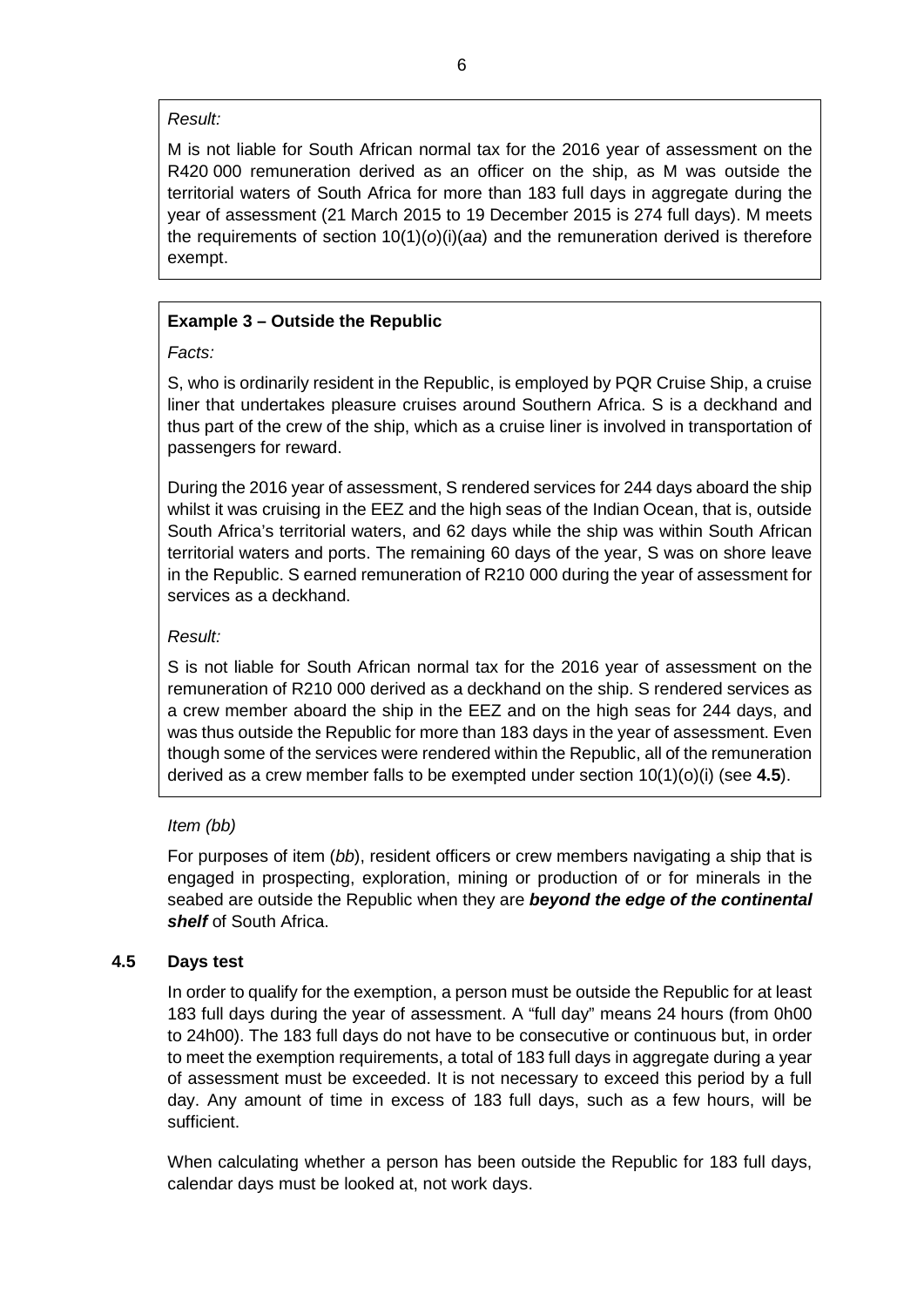Weekends, public holidays, annual leave days, sick leave days and rest periods that are spent outside the Republic are taken into account for purposes of calculating the period or periods outside the Republic.

If called upon, taxpayers will be required to submit some form of documentation to substantiate their absence from the Republic. [21](#page-6-0) This documentation may include, without limiting the scope of what could be requested by SARS, a letter of engagement or secondment, employment contracts for foreign services, copies of passports, access to the ship register or a letter from the ship's captain verifying the location of the ship. This documentary proof will assist in the verification of the period or periods worked outside the Republic.

## **4.6 Apportionment**

Section 10(1)(o)(i) does not envisage apportionment. The test under this section is simply a threshold test: once the requirements for exemption have been met, all remuneration derived during the year of assessment from the person's role as an officer or crew member on a qualifying ship will be exempt – even if a portion of the services are rendered in the Republic.

## **5. Employees' tax, UIF and SDL**

The potential for an exemption under section 10(1)(*o*)(i) does not automatically waive the obligation of an employer to deduct or withhold employees' tax under the Fourth Schedule. An employer that is satisfied that the provisions of section 10(1)(*o*)(i) will apply in a particular case may, however, elect not to deduct or withhold employees' tax in a particular case. In the case where the exemption was not applicable, the employer will be held liable for the employees' tax not deducted as well as the concomitant penalties and interest.

Each remuneration item qualifying for the section 10(1)(*o*)(i) exemption must be disclosed under the relevant foreign service income source code on the employees' tax certificate (IRP5 certificate). Foreign salary income must, for example, be disclosed under code 3651, bonus payments under code 3655 and medical aid contributions under code 3860.[22](#page-6-1) *Code 3652 may not be used for any remuneration item that may qualify for exemption under section 10(1)(o)(i)*.

An employer that has deducted or withheld employees' tax where it subsequently transpires that the remuneration qualifies for exemption under section 10(1)(*o*)(i) **may not refund over-deducted employees' tax to an employee**. [23](#page-6-2) The employee must claim a refund on assessment. Supporting documentation in the form of, for example, a passport, an employment contract and confirmation of the ship's location, may be requested from the employee to substantiate the exemption claimed on assessment.

Any amount that is exempt under section 10(1)(*o*)(i) no longer constitutes "remuneration" as defined in paragraph 1 of the Fourth Schedule.<sup>[24](#page-6-3)</sup> These amounts are not subject to the deduction of UIF or SDL. Any remuneration that remains taxable

 $\overline{\phantom{a}}$ <sup>21</sup> Section 46(4) of the Tax Administration Act 28 of 2011.

<span id="page-6-1"></span><span id="page-6-0"></span><sup>22</sup> For details on the correct IRP5 disclosure, see *Guide for Codes applicable to Employees' Tax Certificates 2016*.

<span id="page-6-2"></span><sup>23</sup> Paragraph 29 of the Fourth Schedule.

<span id="page-6-3"></span><sup>24</sup> "Remuneration" is defined to mean "*…any amount of income…*". (Emphasis added.) "Income" as defined in section 1(1) excludes exempt income.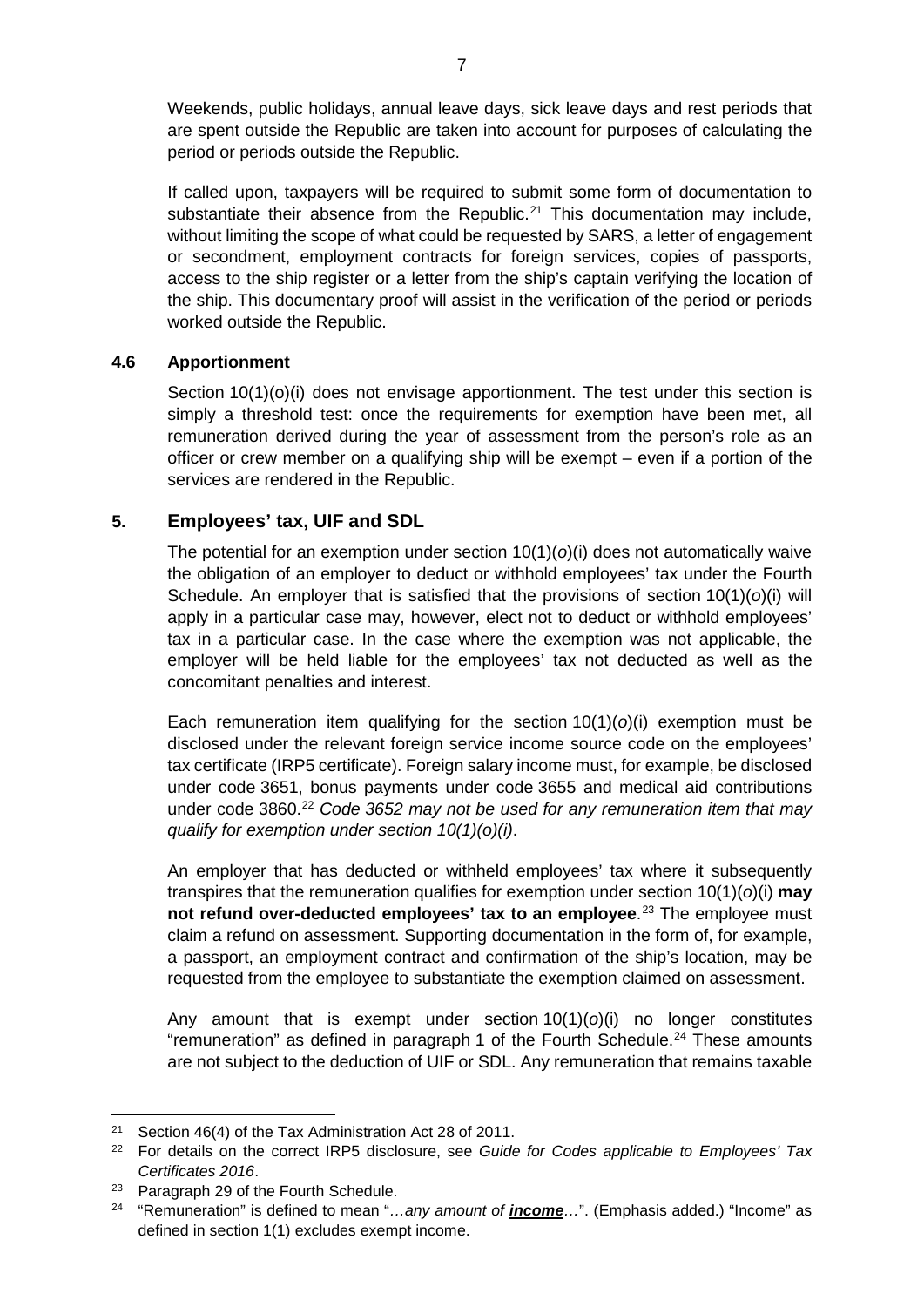in South Africa will still be subject to the payment or withholding of levies or contributions under these statutes.

The exemption under section 10(1)(*o*)(i) does not apply to other income that a South African resident earns during the year of assessment, for example, investment or trade income.

### **6. Conclusion**

The remuneration of officers or crew members of ships engaged for reward in the international transportation of passengers or goods, or ships engaged in the prospecting, exploration, mining or production of minerals if employed solely for the passage of such ships, is exempt from taxation if those officers or crew members are outside the Republic for a period or periods exceeding 183 full days in total during a year of assessment.

In certain circumstances, the remuneration of officers or crew members may not be sufficient to qualify for the exemption in section 10(1)(*o*)(i). It may, however, be possible that the remuneration of these officers or crew members qualify for the exemption under section 10(1)(*o*)(ii).

**Legal Counsel SOUTH AFRICAN REVENUE SERVICE** Date of 1st issue : 12 January 2006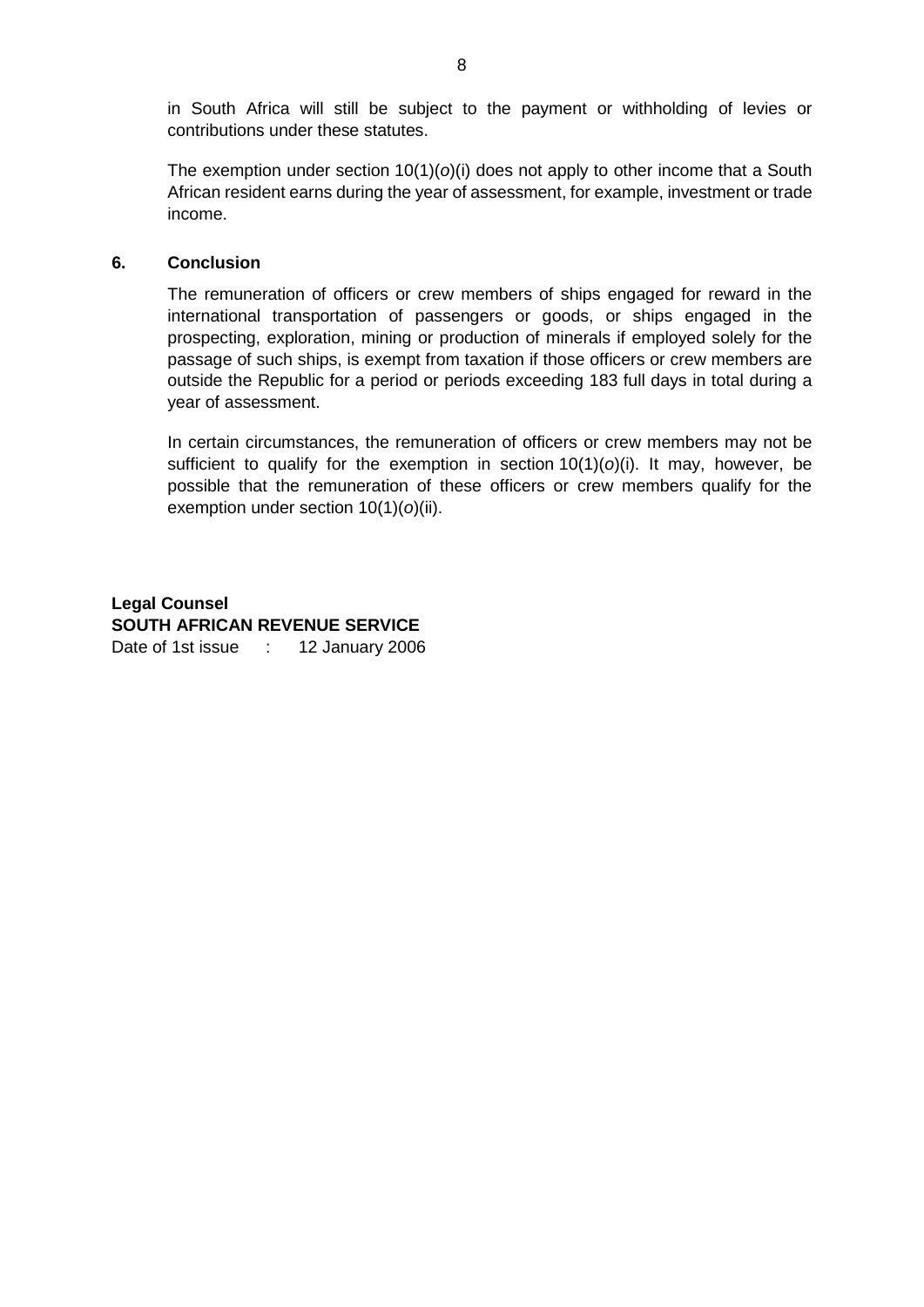## <span id="page-8-0"></span>**Definition of "Republic" in section 1(1)**

**"Republic"** means the Republic of South Africa and, when used in a geographical sense, includes the territorial sea thereof as well as any area outside the territorial sea which has been or may be designated, under international law and the laws of South Africa, as areas within which South Africa may exercise sovereign rights or jurisdiction with regard to the exploration or exploitation of natural resources;

# **Section 10(1)(***o***)(i)**

| (o) |     | any form of remuneration-                                                                                                  |                                                                                                                                                                                                                                                                                                                                                                                                     |  |  |  |
|-----|-----|----------------------------------------------------------------------------------------------------------------------------|-----------------------------------------------------------------------------------------------------------------------------------------------------------------------------------------------------------------------------------------------------------------------------------------------------------------------------------------------------------------------------------------------------|--|--|--|
|     | (1) | as defined in paragraph 1 of the Fourth Schedule, derived by any person as an<br>officer or crew member of a ship engaged- |                                                                                                                                                                                                                                                                                                                                                                                                     |  |  |  |
|     |     | (aa)                                                                                                                       | in the international transportation for reward of passengers or goods; or                                                                                                                                                                                                                                                                                                                           |  |  |  |
|     |     | (bb)                                                                                                                       | in the prospecting, exploration or mining (including surveys and other work<br>of a similar nature) for, or production of, any minerals (including natural oils)<br>from the seabed outside the Republic, where such officer or crew member<br>is employed on board such ship solely for purposes of the "passage" of such<br>ship, as defined in the Marine Traffic Act, 1981 (Act No. 2 of 1981), |  |  |  |
|     |     |                                                                                                                            | if such person was outside the Republic for a period or periods exceeding 183 full<br>days in aggregate during the year of assessment;                                                                                                                                                                                                                                                              |  |  |  |
|     |     |                                                                                                                            |                                                                                                                                                                                                                                                                                                                                                                                                     |  |  |  |

# **Definition of "remuneration" in paragraph 1 of the Fourth Schedule**

**"remuneration"** means any amount of income which is paid or is payable to any person by way of any salary, leave pay, wage, overtime pay, bonus, gratuity, commission, fee, emolument, pension, superannuation allowance, retiring allowance or stipend, whether in cash or otherwise and whether or not in respect of services rendered, including—

- (*a*) any amount referred to in paragraph (*a*), (*c*), (*c*A), (*c*B), (*d*), (*e*), (*e*A) or (*f*) of the definition of "gross income" in section 1 of this Act:
- (*b*) any amount required to be included in such person's gross income under paragraph (i) of that definition, excluding an amount described in paragraph 7 of the Seventh Schedule;
- (*b*A) any allowance or advance, which must be included in the taxable income of that person in terms of section 8(1)(*a*)(i), other than—
	- (i) an allowance in respect of which paragraph (*c*) or (*c*A) applies; or
	- (ii) an allowance or advance paid or granted to that person in respect of accommodation, meals or other incidental costs while that person is by reason of the duties of his or her office obliged to spend at least one night away from his or her usual place of residence in the Republic: Provided that where—
		- (*aa*) such an allowance or advance was paid or granted to a person during any month in respect of a night away from his or her usual place of residence; and
		- (*bb*) that person has not by the last day of the following month either spent the night away from his or her usual place of residence or refunded that allowance or advance to his or her employer,

that allowance or advance is deemed not to have been paid or granted to that person during that first-mentioned month in respect of accommodation, meals or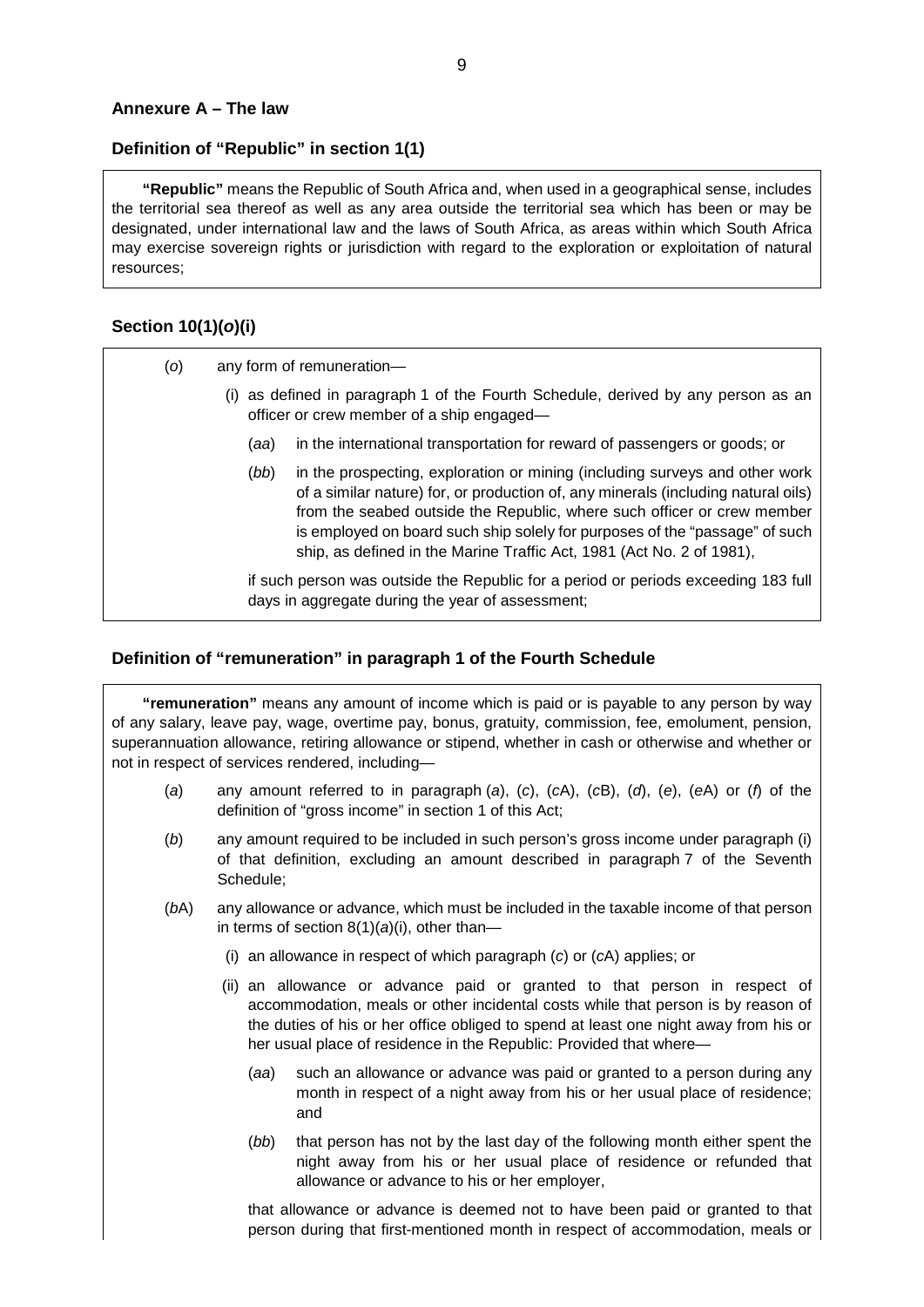other incidental costs, but is deemed to be an amount which has become payable to that person in that following month in respect of services rendered by that person;

- (*c*) 50 per cent of the amount of any allowance referred to in section 8(1)(*d*) granted to the holder of a public office contemplated in section 8(1)(*e*);
- (*c*A) 80 per cent of the amount of any allowance or advance in respect of transport expenses referred to in section  $8(1)(b)$ , other than any such allowance or advance contemplated in section  $8(1)(b)(iii)$  which is based on the actual distance travelled by the recipient, and which is calculated at a rate per kilometre which does not exceed the appropriate rate per kilometre fixed by the Minister of Finance under section 8(1)(*b*)(iii): Provided that where the employer is satisfied that at least 80 per cent of the use of the motor vehicle for a year of assessment will be for business purposes, then only 20 per cent of the amount of such allowance or advance must be included;
- (*c*B) 80 per cent of the amount of the taxable benefit as determined in terms of paragraph 7 of the Seventh Schedule: Provided that where the employer is satisfied that at least 80 per cent of the use of the motor vehicle for a year of assessment will be for business purposes, then only 20 per cent of such amount must be included;
- (*d*) any gain determined in terms of section 8B, which must be included in that person's income under that section;
- (*e*) any amount referred to in section 8C which is required to be included in the income of that person;
- (*f*) any amount deemed to be income accrued to that person in terms of section 7(11),

but not including—

- $(i) \ldots$
- (ii) any amount paid or payable in respect of services rendered or to be rendered by any person (other than a person who is not a resident or an employee contemplated in paragraph (*b*), (*c*), (*d*), (*e*) or (*f*) of the definition of "employee") in the course of any trade carried on by him independently of the person by whom such amount is paid or payable and of the person to whom such services have been or are to be rendered: Provided that for the purposes of this paragraph a person shall not be deemed to carry on a trade independently as aforesaid if the services are required to be performed mainly at the premises of the person by whom such amount is paid or payable or of the person to whom such services were or are to be rendered and the person who rendered or will render the services is subject to the control or supervision of any other person as to the manner in which his or her duties are performed or to be performed or as to his hours of work: Provided further that a person will be deemed to be carrying on a trade independently as aforesaid if he throughout the year of assessment employs three or more employees who are on a full time basis engaged in the business of such person of rendering any such service, other than any employee who is a connected person in relation to such person;
- (iii) any pension or additional pension under the Aged Persons Act, 1967 (Act No. 81 of 1967), or the Blind Persons Act, 1968 (Act No. 26 of 1968), any disability grant or additional or supplementary allowance under the Disability Grants Act, 1968 (Act No. 27 of 1968), or any grant or contribution under the provisions of section 89 of the Children's Act, 1960 (Act No. 33 of 1960);
- $(iv)$  . . .
- $(v)$  . . .
- (vi) any amount paid or payable to any employee wholly in reimbursement of expenditure actually incurred by such employee in the course of his employment;
- $(vii)$  . . .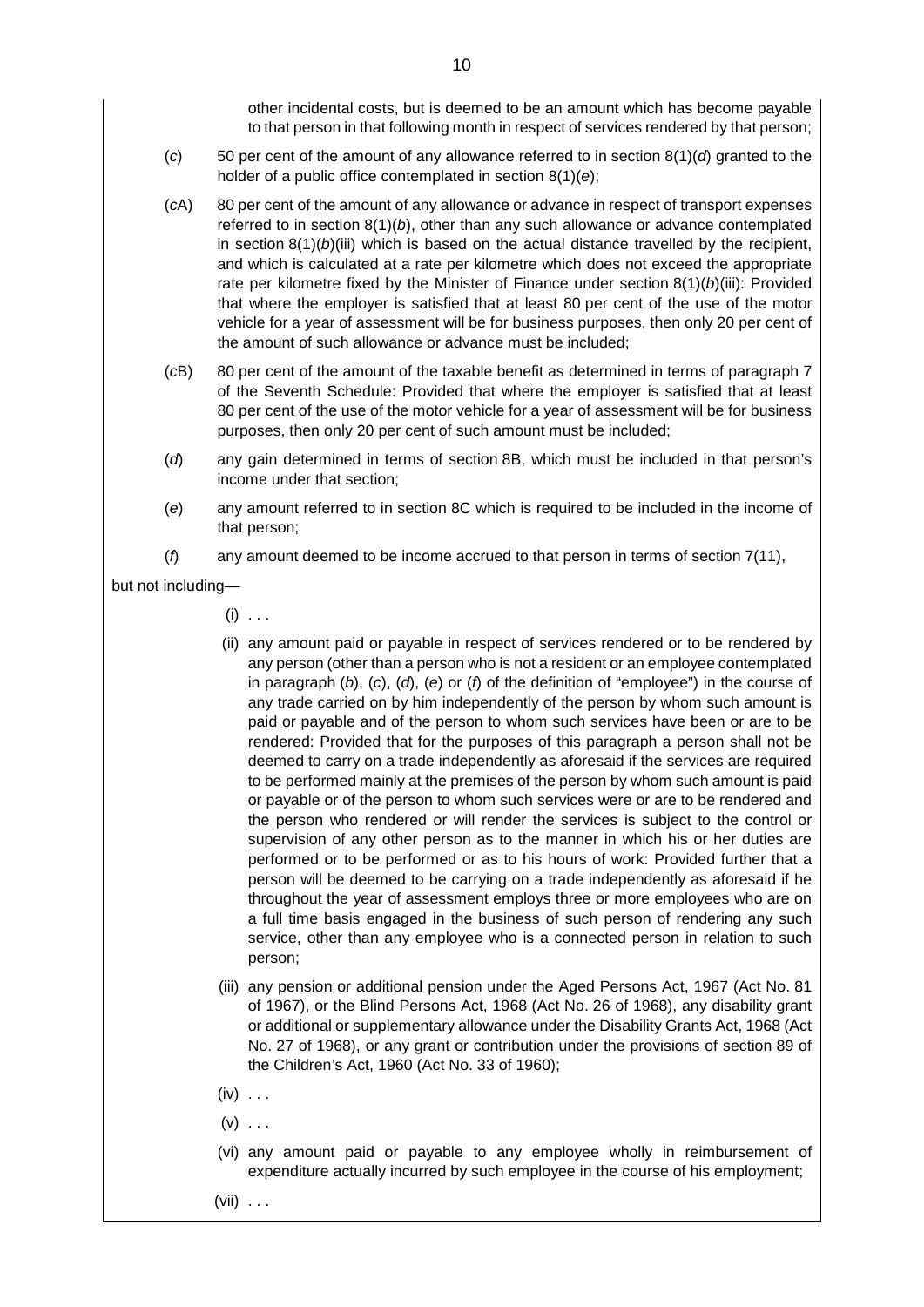(viii) any annuity under an order of divorce or decree of judicial separation or under any agreement of separation;

### **Definition of "passage" as defined in section 1 of the Marine Traffic Act 2 of 1981**

**"passage"** means navigation through the territorial waters in a continuous and expeditious manner for purposes of—

- (*a*) traversing those waters without entering internal waters or calling at a roadsted or offshore installation outside internal waters; or
- (*b*) proceeding to or from internal waters or a call at any such roadsted or offshore installation,

and includes stopping and anchoring, in so far as such stopping or such anchoring is incidental to ordinary navigation or is rendered necessary by vis major or distress or is for the purpose of rendering assistance to persons, ships or aircraft in danger or distress;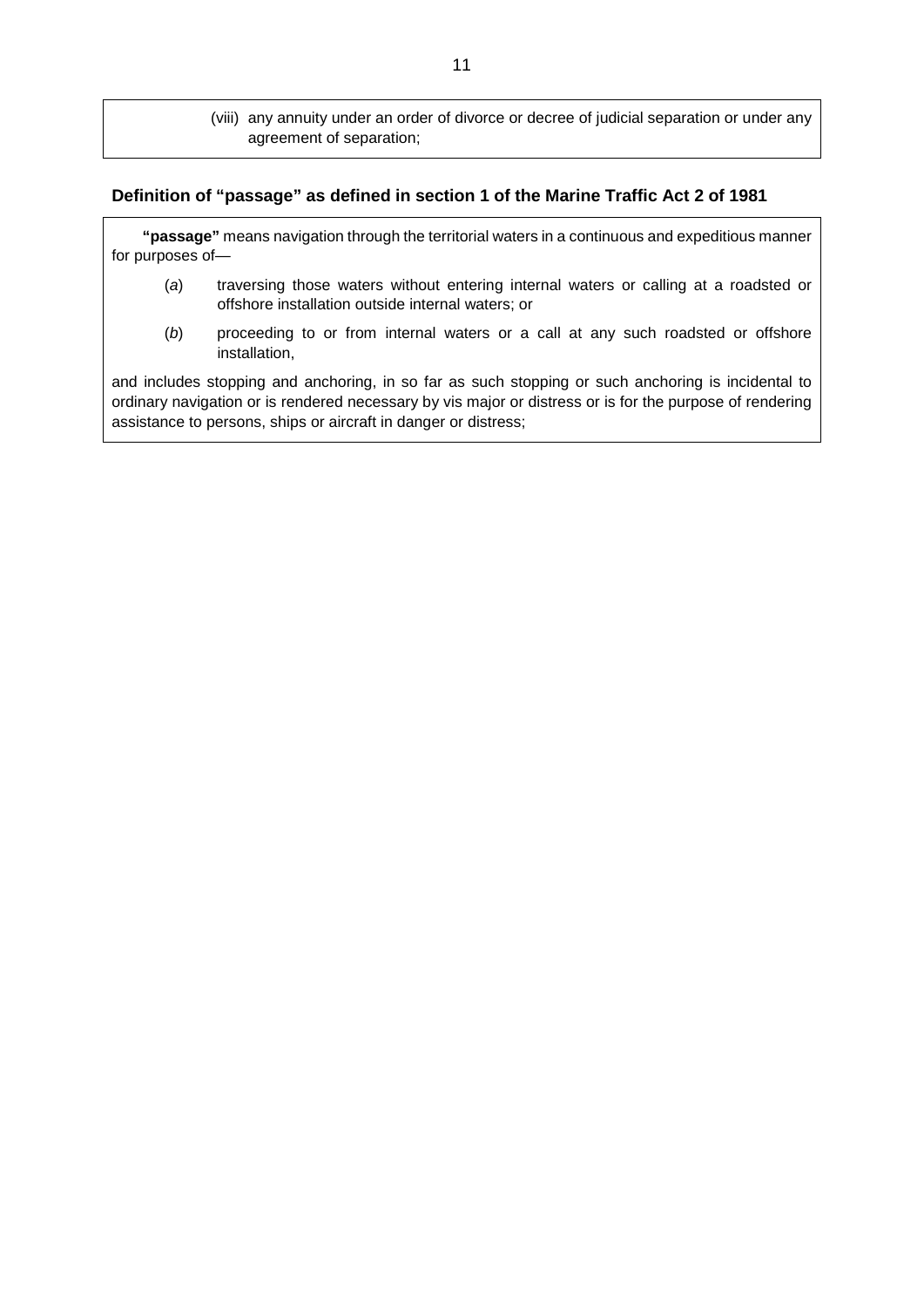| <b>Relevant aspect</b>                | Section 10(1)(o)(i)                                                                                                                                                      | Section 10(1)(o)(iA)                                                                                                                                                                                                                                 | Section 10(1)(o)(ii)                                                                                                                                                                                                                                                         |
|---------------------------------------|--------------------------------------------------------------------------------------------------------------------------------------------------------------------------|------------------------------------------------------------------------------------------------------------------------------------------------------------------------------------------------------------------------------------------------------|------------------------------------------------------------------------------------------------------------------------------------------------------------------------------------------------------------------------------------------------------------------------------|
| Remuneration                          | As defined in paragraph 1<br>of the Fourth Schedule to<br>the Act.                                                                                                       | As defined in paragraph 1<br>of the Fourth Schedule to<br>the Act.                                                                                                                                                                                   | Salary, leave pay, wage,<br>overtime pay, bonus,<br>gratuity, commission, fee,<br>emolument or allowance,<br>including any amount<br>referred to in paragraph(i)<br>of the definition of gross<br>income in section 1 or an<br>amount referred to in<br>section 8, 8B or 8C. |
| <b>Employee</b>                       | Item (aa): Any officers and<br>crew members, excluding<br>an independent contractor<br>or self-employed person.                                                          | Any officers and crew<br>members, excluding an<br>independent contractor or<br>self-employed person.                                                                                                                                                 | Any employee, excluding<br>an independent contractor<br>or self-employed person.                                                                                                                                                                                             |
|                                       | Item (bb): Only officers or<br>crew members solely<br>employed for the<br>navigation of the ship,<br>excluding an independent<br>contractor or self-<br>employed person. |                                                                                                                                                                                                                                                      |                                                                                                                                                                                                                                                                              |
| <b>Employer</b>                       | Resident or non-resident<br>employers.                                                                                                                                   | Resident or non-resident<br>employers.                                                                                                                                                                                                               | Resident or non-resident<br>employers.                                                                                                                                                                                                                                       |
| <b>Qualifying ship</b>                | Any ship (international or<br>South African) engaged in<br>a specified activity (see<br>below).                                                                          | South African registered<br>ships as defined in<br>section 12Q(1) mainly<br>engaged in a specified<br>activity (see below).                                                                                                                          | N/A                                                                                                                                                                                                                                                                          |
| <b>Activities of ship</b>             | Item (aa): international<br>transportation for reward<br>of passengers or goods.                                                                                         | Item (aa): international<br>shipping as defined in<br>section 12Q(1), meaning<br>the conveyance for<br>compensation of<br>passengers or goods by<br>means of the operation of<br>a South African ship<br>mainly engaged in<br>international traffic. | N/A                                                                                                                                                                                                                                                                          |
|                                       | Item (bb): prospecting,<br>exploration or mining for or<br>production of any minerals<br>(including natural oils)<br>from the seabed outside<br>the Republic.            | Item (bb): fishing outside<br>the Republic.                                                                                                                                                                                                          |                                                                                                                                                                                                                                                                              |
| <b>Qualifying period</b>              | During a year of<br>assessment                                                                                                                                           | During a year of<br>assessment                                                                                                                                                                                                                       | During any 12 month<br>period                                                                                                                                                                                                                                                |
| <b>Outside the</b><br><b>Republic</b> | Item (aa): Beyond the<br>territorial waters (that is 12<br>nautical miles from the<br>baselines) for any officer<br>or crew member.                                      | Item (aa): Beyond the<br>territorial waters (that is 12<br>nautical miles) for any<br>officer or crew member.                                                                                                                                        | Beyond the territorial<br>waters (that is 12 nautical<br>miles) for any person<br>rendering employment                                                                                                                                                                       |

| Annexure B – Comparison between section 10(1)(o)(i), (iA) and (ii) |  |  |  |
|--------------------------------------------------------------------|--|--|--|
|--------------------------------------------------------------------|--|--|--|